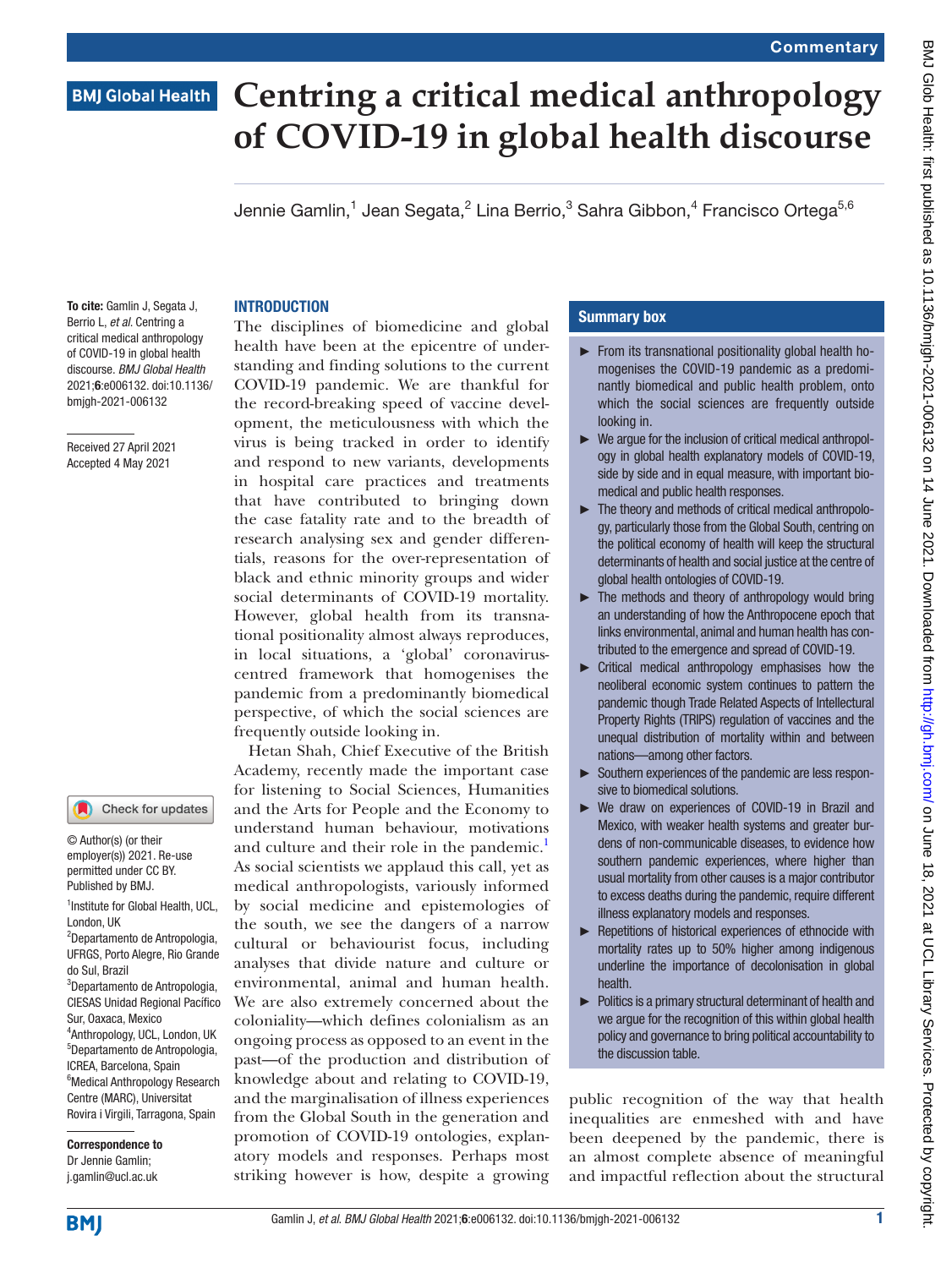#### BMJ Global Health

causes that specifically point to the role of the global political economy in shaping the distribution and rates of mortality. As Cousins *et al* note,<sup>[2](#page-3-1)</sup> epidemiology's social determinants of health (SDH) framework has 'sanitised' the structural determinants model by overlooking demands for health justice. We argue that the theory and methods of critical medical anthropology (CMA), with its focus on the *political economy of health*, are needed to keep structural determinants and social justice at the centre of global health explanations of this and future pandemics.

### CRITICAL MEDICAL ANTHROPOLOGY: A POLITICAL ECONOMY OF HEALTH

The structural determinants of health are the causes of the causes. They are the social, political and economic forces that drive inequalities and are determined by people and institutions who hold power. As opposed to concentrating on specific risk factors related to living and working conditions such as poverty or education, as the SDH emphasises,<sup>3</sup> structural approaches speak to the idea that systemic factors 'drive, promote and reinforce inequalities', through the process of social *determination* of health<sup>[4](#page-3-3)</sup> (p 1). Such concepts are more closely aligned with southern theories such as Latin American social medicine and collective health, $5$  and the concept and social emancipation practice of *buen vivir* (good living), with its origins in the Quechua word sumak kawsay. $67$  These counterhegemonic ontologies that speak to a different set of solutions based on social arrangements, are rarely given prominence alongside biomedical and dominant global health and development frameworks. As one of the leading anthropologists of our times, Anna Tsing argues, the Global is a homogenising category based on Western worldmaking, and not a structure that speaks to cultural diversity.<sup>[8](#page-3-6)</sup>

CMA is a branch of anthropology which considers the political economy of health and social inequality in people's lives. Centring a CMA of COVID-19 means asking, for example, how universals, such as capitalism as the naturalised social and economic order of globalisation, put human societies at increased risk of zoonoses through habitat destruction. We now know that COVID-19 is likely to be only the most recent of many such pandemics this century. Anthropological research using multispecies or more than human approaches is of central relevance for their focus on the dense entanglements between human and animal health. $910$  Nevertheless, such perspectives which identify the 'capitalocene', the capitalist world ecology premised on resource exploitation and extraction, $\overline{11}$  as a prime determinant of disease distribution, remain largely excluded from global health discourses around COVID-19.

Another such example of the role of global political economy is that in spite of being backed by more than 100 developing countries, the World Trade Organization did not agree to waive an intellectual property TRIPS for COVID-19 vaccines. Instead, the global response has

followed the philanthrocapitalist COVAX initiative led by Gavi, the WHO and Coalition of Epidemic Preparedness Innovations, which at the time of writing had only managed to procure 1.1 million doses of the vaccine in contrast to the 4.6 billion purchased by high-income nations.<sup>12</sup>

#### BRAZIL AND MEXICO: SOUTHERN EXPERIENCES OF A GLOBAL PANDEMIC

Canada, the USA and UK are leading the way in global vaccine inequality with orders in excess of nine, seven and five doses per person, compared with countries such as Brazil and Mexico with orders of around one dose per person.<sup>[13](#page-3-10)</sup> Despite Brazil's robust universal healthcare system and long history of successful immunisation programmes, vaccine hesitancy and politicisation by the Bolsonaro government resulted in roll-out that was initially 'painfully slow, inconsistent and marred by shortages'.<sup>[14](#page-3-11)</sup> National and global vaccine policies are legitimated by the globalisation of trade legislation that adheres to the ideology of neoliberalism. This is the coloniality of power at a global scale. Since writing this both Brazil and Mexico have accellerated their vaccine rollout, yet it continues to be the case that vaccination rates in the global north far outweigh those in the global south.

CMA also draws out epistemic hegemony in the treatment of experiences of COVID-19 and the impact of these absences on ontologies of causality and response— these are forms of epistemic violence.<sup>[7](#page-3-12)</sup> In the UK and throughout most of the Global North, COVID-19 mortality and vaccine hesitancy have been consistently higher among black and minority ethnic groups,<sup>[15](#page-3-13)</sup> an early finding that has rightly led to considerable research as well as discussions of institutional racism. However, such inequities have taken an entirely other dimensions in Mexico and Brazil, which have also produced two of the highest national death tolls in the world. On 6 April, Brazil recorded an astounding 4211 COVID-19 deaths<sup>16</sup> in the previous 24 hours, while by 15 March Mexico had recorded 444722 deaths based on excess mortality, a figure that includes non-COVID-19 fatalities. The cumulative excess death rate in Mexico is  $49.9\%,^{17}$  while globally the average is 17%. If Mexico had had this overall average excess mortality, the number of COVID-19 deaths would have been 189465 fewer. [18](#page-3-16)

The Brazilian government's handling of the pandemic should be understood as an intensification of Bolsonaro's abdication of responsibility for public health governance, itself defined by consistent scientific denialism, promotion of discredited treatments (hydroxychloroquine), dissemination of fake news and freezing of public health funding. Moreover, while this neglect has far-reaching implications, its most destructive effects are predominantly being felt among black and indigenous communities.<sup>19</sup> In a repeat of colonial history, alarming death rates among Yanomami leave the Amazon tribe threatened with extinction.<sup>20</sup> How these stories are articulated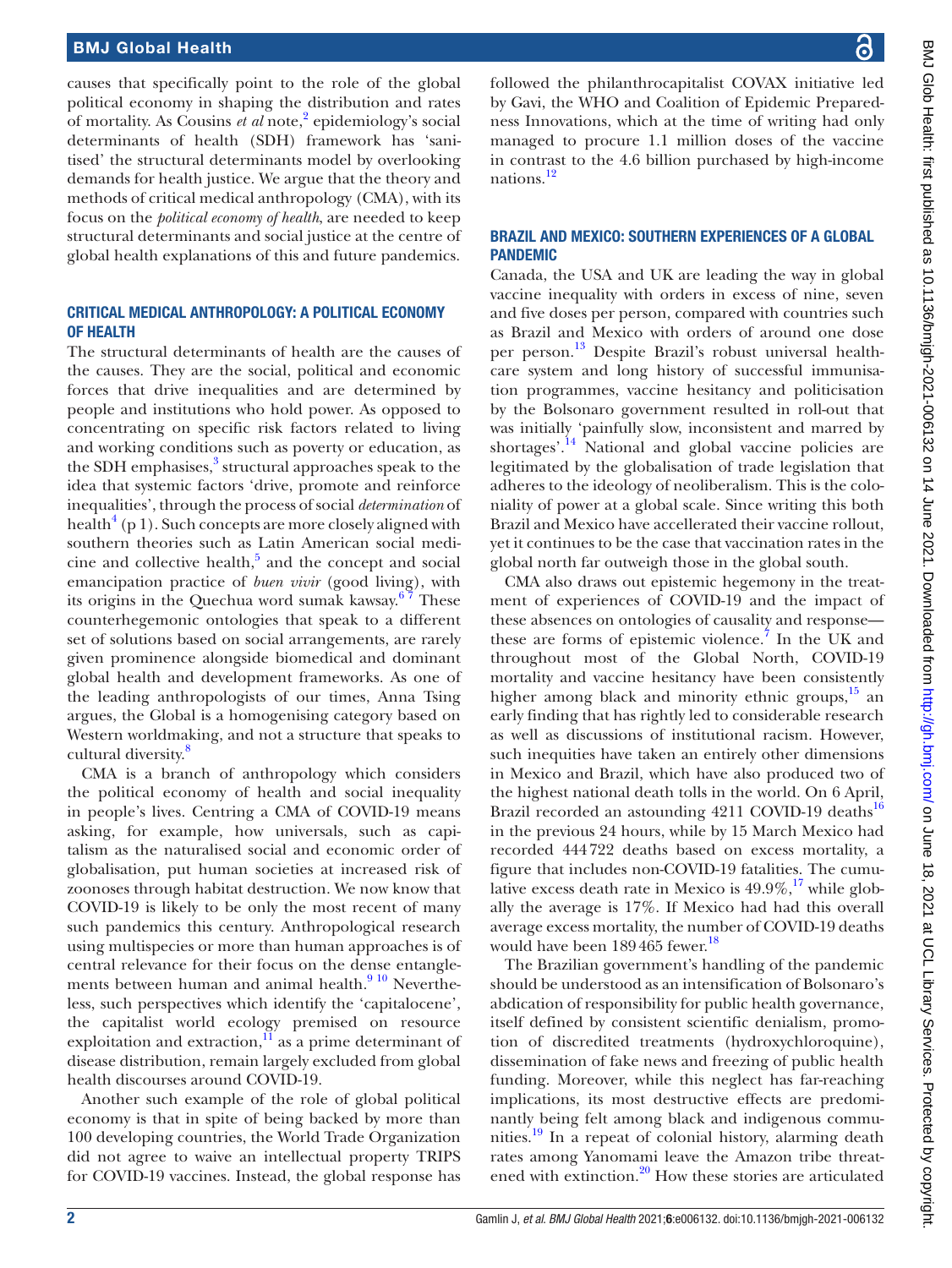BMJ Global Health

in global health discourse defines cause and response, and deaths among Brazil's black and indigenous populations cannot be subsumed under the general inevitability of excess mortality in marginalised groups. From a CMA positionality, governments' ability to decide who lives and who dies is necropolitics, $21$  and we argue for a more central implication of political responsibility for deaths in global health framings of COVID-19 causality.

For Mexico, like Brazil, the pandemic has predominantly affected populations who are structurally vulnerable. While at a national level the case fatality rate stands at 9%, among indigenous people this figure is  $15\%^{22}$ . Geographical inequalities and the already precarious health infrastructures in rural areas have led to differen-tial regional patterning in the effects of COVID-19.<sup>[18](#page-3-16)</sup> Yet, indicators used globally to measure impact, such as active cases, mortality, case fatality and hospital occupancy, do not capture the effects of the virus in regions where these data and services are lacking.

The country's already high rates of chronic diseases have translated into a severe shortage of medical staff, ensuring that the Mexican COVID-19 epidemic has become a generalised health crisis across the full range of illnesses from non-communicable diseases to infections, maternal health and geriatric care. In parallel, and in contrast to a pattern that has not been associated with the European pandemic, by July 2020, COVID-19 had become the principal cause of maternal mortality accounting for 21% of deaths, leading to an increase in the maternal mortality ratio from 33.8 in 2019 to 46.6 by December  $2020.<sup>23</sup>$  $2020.<sup>23</sup>$  $2020.<sup>23</sup>$  In the absence of clinical services and resources, populations have resorted to varying strategies of self-care to treat COVID-19 as well as ongoing chronic and degenerative conditions. As yet, unpublished data on important qualitative indicators, such as loss of employment and crop production, alarming levels of debt and the collapse of entire economies of tourism that have led to acute impoverishment, will further extend the excess mortality brought by this pandemic (Research in process: 'Documentation of the effects of COVID-19 in afroamerican and indigenous communities of the Costa Chica of Guerrero and Oaxaca. University of California, Santa Barbara and CIESAS, Mexico with funding from Kellogg Foundation'). These experiences are barely considered in the global panorama and provide further evidence of the fact that regions that initially seemed to have had few deaths are in fact dealing with a multidimensional pandemic with case fatality rates far higher than in metropolitan centres or Western nations and yet to be estimated numbers of non-COVID-19 avoidable deaths. In contrast, the case fatality rate in the UK is currently around  $1\%$ .<sup>[24](#page-4-5)</sup> The wide social determination of COVID-19 that is more apparent in the Global South means the biomedical explanatory models—or aetiologies—and hospital treatment are of less relevance, and other ontologies must be given prominence.

For Shamasunder and collaborators, $^{25}$  the pandemic has exposed the emptiness of the rhetoric of equity in

global health. The land border between the USA and Mexico is closed and Mexico operates a vaccination policy based on age and need. Yet paradoxically, wealthy Mexicans can cross the border by air to pay for a vaccine in the USA. Hence, the globally agreed criteria for deciding who is to be vaccinated first are subordinated to economic criteria. $^{26}$  $^{26}$  $^{26}$  Inequality is the driving force in the pandemic and confronting it requires global cooperation, solidarity, coordination and community participation. A social medicine approach that promotes a more complex understanding of the social can, as Adams and colleagues point out, 'open up the black box of inequity', $27$  elucidating the structural determinants and social determination of inequalities and helping to reconceptualise global health.

These examples demonstrate how despite being a catastrophe on a global scale, the pandemic is not a universal phenomenon, nor is it homogeneous. Each outbreak that constitutes it has unique and contingent forms, intensities and qualities, which impel qualitative research efforts.[28](#page-4-9) CMA can give prominence to localised experiences, including the intersections between gender, race and labour; cultural and religious differences, social injustices and environmental inequalities. In so doing, it alters the perception of risk by bringing into view how, for example, conditions of extreme racialised violence, economic insecurity associated with the global narcotics market such as those experienced in Colombia<sup>29</sup> and Mexico, alter perceptions of the severity of COVID-19.

These are only two examples of nations where the state has taken poor leadership in the response to the pandemic, political situations that have combined with economic weaknesses such as high reliance on the informal sector, pointing to a political economy of COVID-19 causality and response that is heavily determined by neoliberal state structures. As one of the fathers of CMA, Rudolf Virchow (1821–1902) famously declared, 'Medicine is a social science and politics is nothing but medicine writ large.'[30](#page-4-11) The political economy must be considered as causal and it is no surprise that the rise of populism, which has nurtured COVID-19 conspiracy theories, is also reflected in patterns of high mortality in Mexico, Brazil and the USA.<sup>[31 32](#page-4-12)</sup>

### CENTRING A CMA OF COVID-19 IN GLOBAL HEALTH DISCOURSE

A political economy approach to COVID-19 would address how historical, unequal and neoliberal arrangements, colonially defined racisms, informal economies and high burdens of chronic diseases intersect as power differentials within the provision of healthcare, enabling a more comprehensive assessment of the impact of the pandemic. Yet these non-Western experiences of COVID-19, alongside explanations that point to the social *determination* of COVID-19, have had little influence on the discourses of global health, which fails to articulate how our global political and economic system is responsible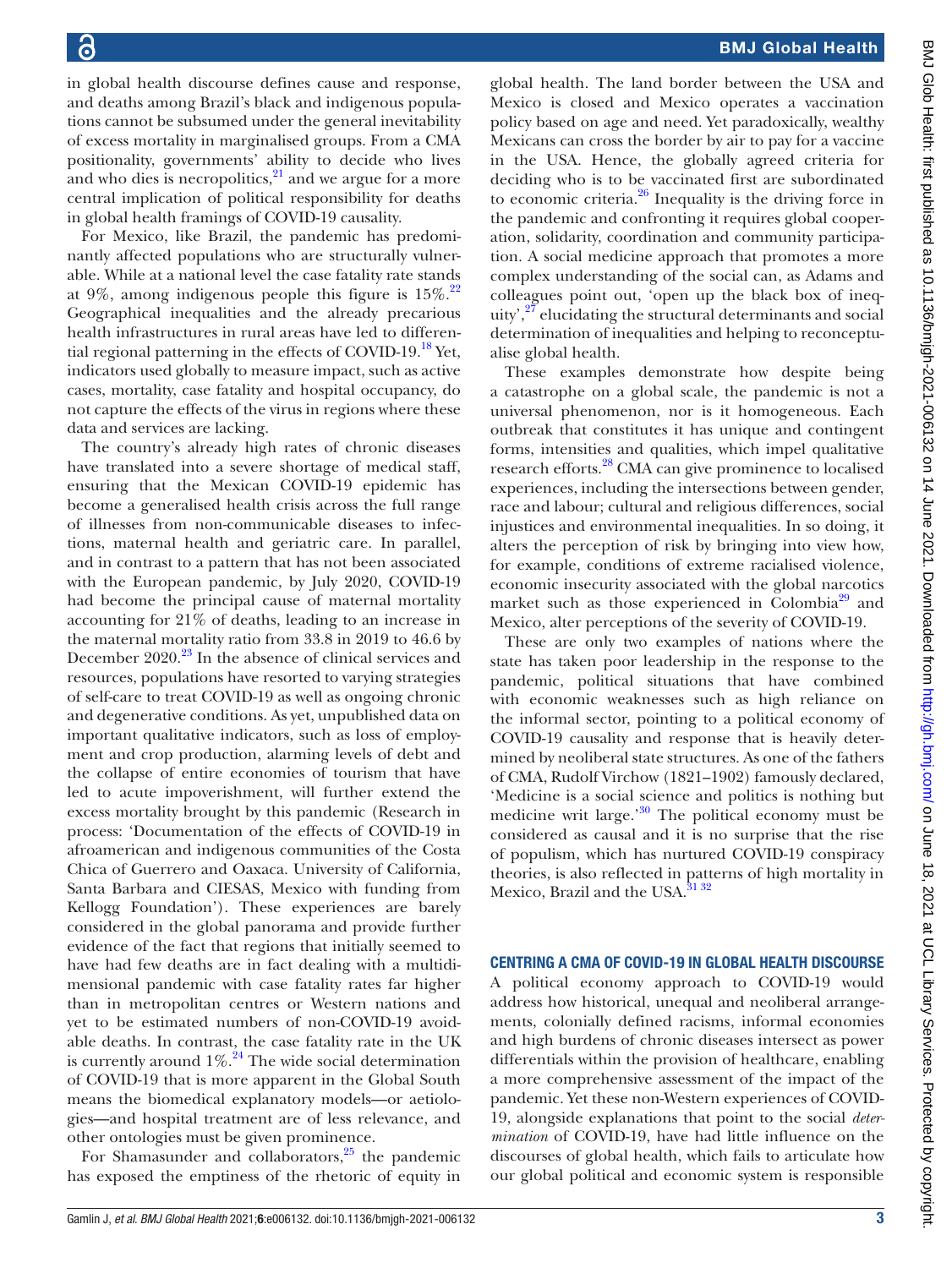for the magnitude and, to some extent, also the emergence of this pandemic.

By arguing for the centring of CMA of COVID-19 in global health discourse, we do not mean to displace the important biomedical and public health responses we mentioned in the opening paragraph, but to ask that anthropologies of cause and treatment are considered side by side and in equal measure. Advanced biosecurity technologies, which use data mining systems or DNA mapping to track virus strains in real time, are essential. They make these molecular worlds of COVID-19 more and more visible. However, the complexity of a pandemic exceeds viruses and their biological mechanisms of contamination and infection. $33$  The broad qualitative research on the social impacts of the pandemic carried out in Brazil by the Rede COVID-19 Humanidades  $MCTI<sup>34</sup>$  has shown that this overexposure of the pathogen ends up obliterating our critical view on the most ordinary situations of everyday life, which is where and how COVID-19 contamination happens.

#### **CONCLUSIONS**

Despite being one of the world's most important sites of vaccine production, a 'crime against humanity' is playing out in India,<sup>35</sup> the latest epicentre of COVID-19 deaths, where 'oxygen is the new currency' and mortality is estimated to be up to 30 times higher than the official count. If mass vaccination is to serve as the short-term solution to this pandemic, its unequal distribution must be addressed immediately. A long-term view cannot continue to ignore the political, structural and colonial determinants. Global health could learn from this wisdom, but to do so it must be prepared to speak truth to power, to reject the taken for granted and articulate the objective and subjective dimensions of life in society. $36$  Politics is a primary structural determinant of COVID-19 mortality and we argue for the recognition of this within global health policy and governance to bring political accountability to the discussion table.

As Singer and Rylko-Bauer suggest, $37$  we need to shift the traditional view of risk groups and behaviours to address risk environments and agents. Such a movement will help us understand the dynamics of the entanglements between materialities, speeches, practices and meanings that highlight the pandemic's multiplicity and inequality. If the pandemic is not homogeneous, our responses to it cannot be either.

Cousins *et al*<sup>[2](#page-3-1)</sup> argue for a 'reconceptualisation' of the architecture of global health as 'categories, crisis and scaffolding of the Global Health enterprise are transformed', and to do this we must do away with disciplinary silos and the top-down colonial legacies that privilege the Global North and its knowledge production.<sup>[38 39](#page-4-18)</sup> Fundamentally confronting the structural inequalities means anthropology and views from the South must not remain critical analysis looking in, but become essential components of this project.

#### Twitter Jennie Gamlin [@jenniegamlin](https://twitter.com/jenniegamlin)

Contributors JG drafted and structured the initial paper, contributing to central conceptual ideas and arguments of critical medical anthropology and organising the coauthorship. JS contributed to context and discussion of Brazil, conceptual ideas for the conclusions and clarification on the ontological importance of Southern Theory. SG contributed to overall discussion of the positioning of critical medical anthropology and social determination of health. FO contributed to context of Brazil and conceptual ideas throughout. LB contributed to context of COVID-19 in Mexico based on research in progress and made the case for understanding excess mortality through the lens of social determinants. All authors contributed to editing and formatting of the final draft.

Funding This study was funded by Wellcome Trust (215001/Z/18/Z).

Competing interests None declared.

Patient consent for publication Not required.

Provenance and peer review Not commissioned; internally peer reviewed.

Data availability statement There are no data in this work.

Open access This is an open access article distributed in accordance with the Creative Commons Attribution 4.0 Unported (CC BY 4.0) license, which permits others to copy, redistribute, remix, transform and build upon this work for any purpose, provided the original work is properly cited, a link to the licence is given, and indication of whether changes were made. See: [https://creativecommons.org/](https://creativecommons.org/licenses/by/4.0/) [licenses/by/4.0/](https://creativecommons.org/licenses/by/4.0/).

#### **REFERENCES**

- <span id="page-3-0"></span>1 Shah H. Global problems need social science. *[Nature](http://dx.doi.org/10.1038/d41586-020-00064-x)* 2020;577:295.
- <span id="page-3-1"></span>2 Cousins T, Pentecost M, Alvergne A, *et al*. The changing climates of global health. *[BMJ Glob Health](http://dx.doi.org/10.1136/bmjgh-2021-005442)* 2021;6:e005442.
- <span id="page-3-2"></span>Braveman P, Gottlieb L. The social determinants of health: it's time to consider the causes of the causes. *[Public Health Rep](http://dx.doi.org/10.1177/00333549141291S206)* 2014;129 Suppl 2:19–31.
- <span id="page-3-3"></span>Spiegel JM, Breilh J, Yassi A. Why language matters, insights and challenges in applying a social determination approach in a northsouth Collaborative research programme. *Globalisation and health* 2015;11:1–17.
- <span id="page-3-4"></span>5 Waitzkin H, Iriart C, Estrada A, *et al*. Social medicine then and now: lessons from Latin America. *[Am J Public Health](http://dx.doi.org/10.2105/AJPH.91.10.1592)* 2001;91:1592–601.
- <span id="page-3-5"></span>Mendoza B. Can the subaltern save us? Tapuya: Latin American science, technology and society 2018;1:109–22.
- <span id="page-3-12"></span>7 De Sousa Santos B. *Epistemologies of the South: justice against epistemicide*. London and New York: Routledge, 2014.
- <span id="page-3-7"></span><span id="page-3-6"></span>8 Tsing A. The global situation. *[Cultural Anthropology](http://dx.doi.org/10.1525/can.2000.15.3.327)* 2000;15:327–60. Brown H, Nading AM. Introduction: human animal health in medical
- anthropology. *[Med Anthropol Q](http://dx.doi.org/10.1111/maq.12488)* 2019;33:5–23. 10 Segata J, Beck L, Muccillo L. Beyond exotic wet markets: COVID-19 ecologies in the global meat-processing industry in Brazil. *[eTropic](http://dx.doi.org/10.25120/etropic.20.1.2021.3794)* 2021;20:94–114.
- <span id="page-3-8"></span>11 Moore J. *Ed Anthropocene or capitalocene? nature, history and the crisis of capitalism*. Oakland, CA: PM Press, 2016.
- <span id="page-3-9"></span>12 Lei Ravelo J. Is COVAX part of the problem or the solution? 2021. Devex, 11 March. Available: [https://www.devex.com/news/is-covax](https://www.devex.com/news/is-covax-part-of-the-problem-or-the-solution-99334)[part-of-the-problem-or-the-solution-99334](https://www.devex.com/news/is-covax-part-of-the-problem-or-the-solution-99334) [Accessed Apr 2021].
- <span id="page-3-10"></span>13 Mullard A. How covid vaccines are being divvied up around the world. nature. Available: [https://www.nature.com/articles/d41586-](https://www.nature.com/articles/d41586-020-03370-6) [020-03370-6](https://www.nature.com/articles/d41586-020-03370-6) [Accessed 30 Nov 2020].
- <span id="page-3-11"></span>Brazil's vaccine program can still succeed, despite Bolsonaro's politics. GZERO, 2021. Available: [https://www.gzeromedia.com/](https://www.gzeromedia.com/the-red-pen/brazils-vaccine-program-can-still-succeed-despite-bolsonaros-politics) [the-red-pen/brazils-vaccine-program-can-still-succeed-despite](https://www.gzeromedia.com/the-red-pen/brazils-vaccine-program-can-still-succeed-despite-bolsonaros-politics)[bolsonaros-politics](https://www.gzeromedia.com/the-red-pen/brazils-vaccine-program-can-still-succeed-despite-bolsonaros-politics) [Accessed Apr 2021].
- <span id="page-3-13"></span>15 Platt L, Warwick R. Are some ethnic groups more vulnerable to Covid-19 than others? the Institute for fiscal studies, 2020. Available: [https://www.ifs.org.uk/inequality/chapter/are-some-ethnic-groups](https://www.ifs.org.uk/inequality/chapter/are-some-ethnic-groups-more-vulnerable-to-COVID-19-than-others/)[more-vulnerable-to-COVID-19-than-others/](https://www.ifs.org.uk/inequality/chapter/are-some-ethnic-groups-more-vulnerable-to-COVID-19-than-others/) [Accessed Apr 2021].
- <span id="page-3-14"></span>16 Worldometers, 2021. Available: [https://www.worldometers.info/](https://www.worldometers.info/coronavirus/country/brazil/) [coronavirus/country/brazil/](https://www.worldometers.info/coronavirus/country/brazil/) [Accessed 15 Apr 2021].
- <span id="page-3-15"></span>17 Secretaría de Salud. Exceso de moralidad POR todas Las causas durante La emergencia POR COVID-19, Méxicop, 2020. Available: <https://coronavirus.gob.mx/exceso-de-mortalidad-en-mexico> [Accessed 12 Apr 2021].
- <span id="page-3-16"></span>18 Sánchez M, González E, Sepúlveda J. *Mexico's response to COVID-19: a case study. Institute for Global Health Sciences*. University of California, 2021. [https://globalhealthsciences.ucsf.edu/](https://globalhealthsciences.ucsf.edu/news/mexicos-response-covid-19-case-study) [news/mexicos-response-covid-19-case-study](https://globalhealthsciences.ucsf.edu/news/mexicos-response-covid-19-case-study)